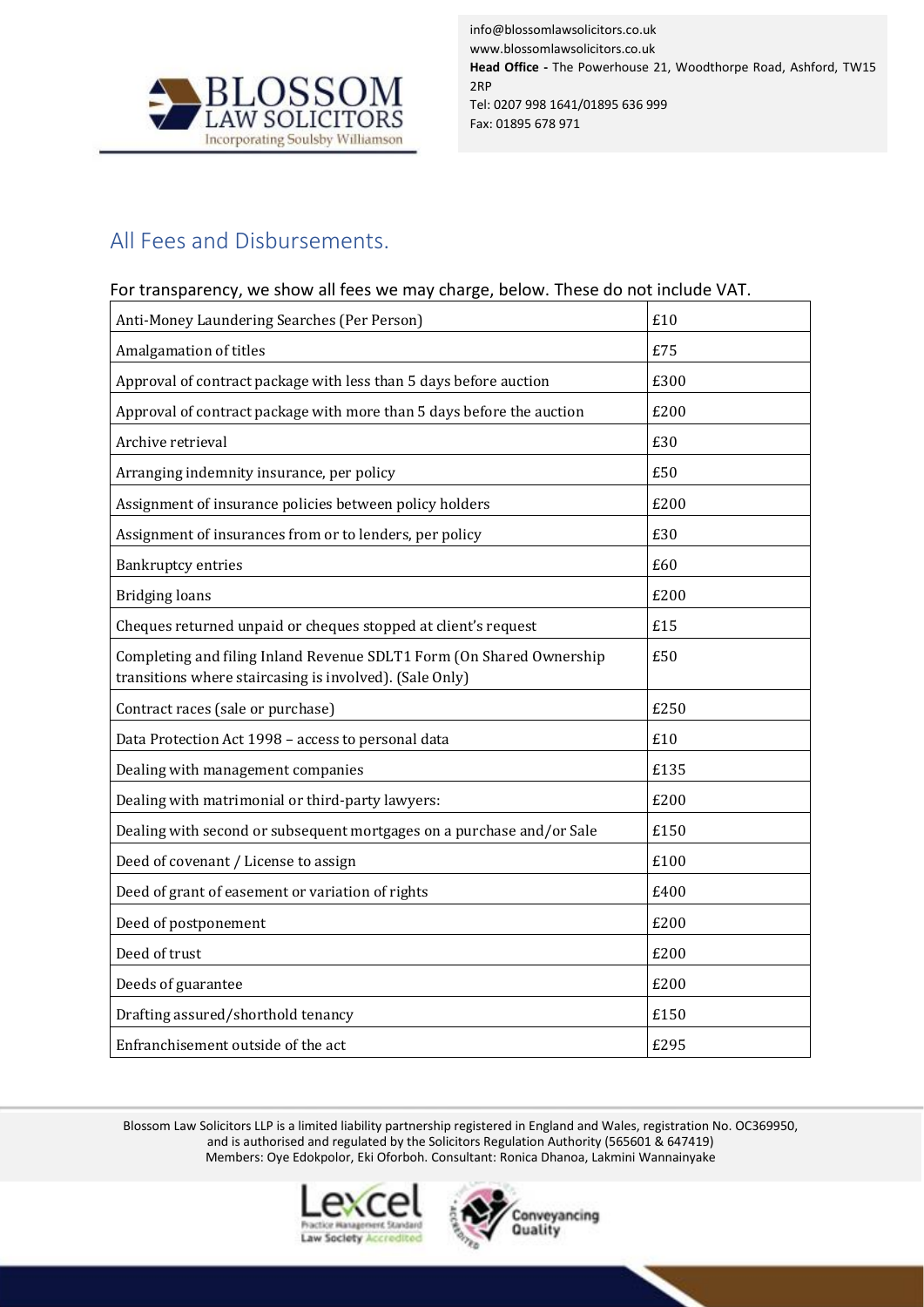| Expedition fee if completion required within 10 working days of exchange of<br>contracts                                                                                                                                         | £100                                     |
|----------------------------------------------------------------------------------------------------------------------------------------------------------------------------------------------------------------------------------|------------------------------------------|
| Flying freehold deed of mutual covenant                                                                                                                                                                                          | £150                                     |
| Gifted deposit                                                                                                                                                                                                                   | £60                                      |
| Help to buy                                                                                                                                                                                                                      | £60                                      |
| Help to buy ISA                                                                                                                                                                                                                  | £60                                      |
| Help to buy equity loan                                                                                                                                                                                                          | £250                                     |
| Redemption of help to buy equity loan                                                                                                                                                                                            | £150                                     |
| Housing association property surcharge                                                                                                                                                                                           | £175                                     |
| Issuing cheques to persons other than all named clients. Each                                                                                                                                                                    | £15                                      |
| Lease extension or variation (Approval)                                                                                                                                                                                          | From £400                                |
| Lease extension or variation (Creation)                                                                                                                                                                                          | From £600                                |
| Notice assignment of charge                                                                                                                                                                                                      | £10                                      |
| Notices of assignment or reassignment of insurance policies to Life Insurers.<br>Each                                                                                                                                            | £10                                      |
| Obtaining access between exchange and completion                                                                                                                                                                                 | £50                                      |
| Powers of attorney in favour of anyone other than us. Each                                                                                                                                                                       | £150                                     |
| Purchase of share of freehold                                                                                                                                                                                                    | £120                                     |
| Removal of second & subsequent charges                                                                                                                                                                                           | £50                                      |
| Sale and first registration of a new property                                                                                                                                                                                    | £100                                     |
| Secure electronic transmission of funds within the UK for redemption of<br>mortgages, payments to third parties (e.g. HM Revenue & Customs for payment<br>of Stamp Duty Land Tax), or sending surplus funds to you, per transfer | £45 within the UK<br>£60 outside the UK  |
| Shared ownership                                                                                                                                                                                                                 | £175                                     |
| Solar panel lease                                                                                                                                                                                                                | £150                                     |
| Statutory declarations for title remediation or rectification                                                                                                                                                                    | £95                                      |
| Title registered in the name of a Limited Company                                                                                                                                                                                | £150                                     |
| Transfer of business loans/overdraft                                                                                                                                                                                             | £190                                     |
| Transfer of equity                                                                                                                                                                                                               | £250                                     |
| Transfer of legal aid charge                                                                                                                                                                                                     | £190                                     |
| Transfer of part                                                                                                                                                                                                                 | £300                                     |
| Transfer of property by way of gift                                                                                                                                                                                              | £170                                     |
| Unregistered title                                                                                                                                                                                                               | $£150 + additional$<br>registration fees |

| Additional locality searches_ |  |  |
|-------------------------------|--|--|
|-------------------------------|--|--|